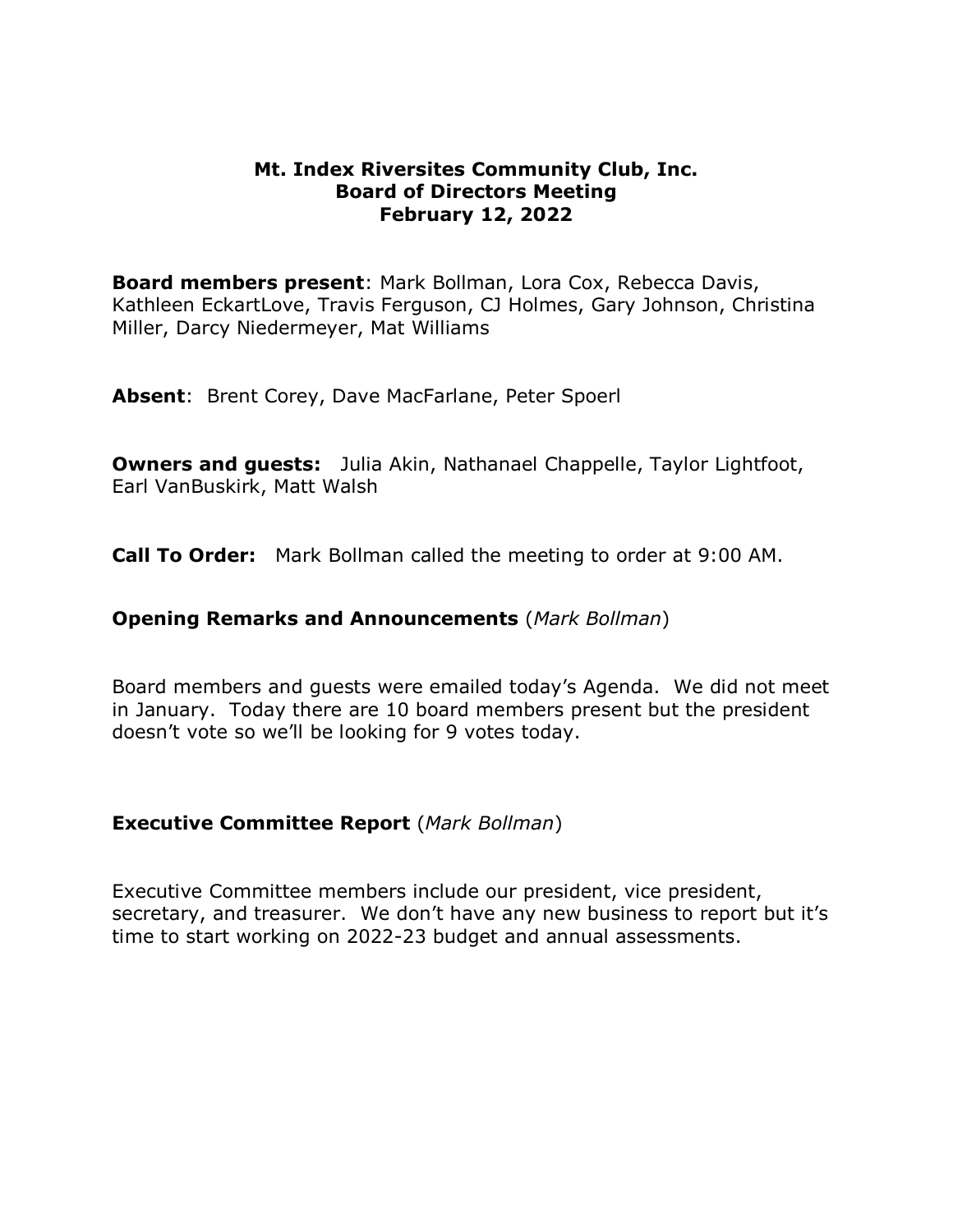# **Treasurer's Report** (*Darcy* Niedermeyer)

Darcy reviewed the Treasurer's Report in detail and offered the following summary for the minutes.

| January 2022            |               |            |              |                          |            |            |            |
|-------------------------|---------------|------------|--------------|--------------------------|------------|------------|------------|
|                         | Upstream      | Downstream | Total        |                          | Upstream   | Downstream | Total      |
| Total Income            |               | 100.00     | 100.00       | <b>Current Assets</b>    | 110,345.62 | 59,154.86  | 169,500.48 |
| Total Expense           | 19,719.12     | 3.783.75   | 23,502.87    | A/R                      | 305.40     | (494.68)   | (189.28)   |
| Net Income              | (19, 719.12)  | (3,683,75) | (23, 402.87) | undepo funds             |            |            |            |
|                         |               |            |              | Total                    |            |            | 169,311.20 |
| Other Income            | 1.07          | 0.72       | 1.79         | Fixed Assets             | 492.232.58 | 37,335.91  | 529,568.49 |
| Other Expense           |               |            | Sept.        | <b>Total Assetts</b>     |            |            | 698,879.69 |
| Net Other income        | 1.07          | 0.72       | 1.79         |                          |            |            |            |
|                         |               |            |              | Liabilities & Equity     |            |            |            |
| <b>Total Net income</b> | (19, 718, 05) | (3,683.03) | (23, 401.08) | key deposits             | 5,695.00   | 6,340.00   | 12,035.00  |
|                         |               |            |              | road loans               | 28,888.07  |            | 28,888.07  |
|                         |               |            |              | Equaity                  |            |            | 657,956.62 |
|                         |               |            |              | <b>Total Liabilities</b> |            |            | 698,879.69 |

# **Collections Update / Legal** *(Gary Johnson)*

Collections: IB has initiated lawsuits as against a number of individuals since the last meeting. The Executive Committee is essentially functioning as a Collection Committee. If anyone has further questions about Collections, contact Gary.

Gerend property easement status: Don Gerend and Tom Grenfell have accepted an offer from the Powelsons to purchase both their properties. As part of the purchase and sale agreement, Gerend and Grenfell asked the Powelsons to negotiate an easement agreement for the portion of the Upstream access road that crosses the subject property between the MIRCCowned portion and the bridge. Subsequently, we have reached agreement with the Powelsons and are working to finalize an easement document. MIRCC will include the Canyon Falls Home Owners Association in its easement. MIRCC will continue to maintain the road. Gary sees it as a Win-Win all the way around and appreciates the Powelson's partnership.

## **Roads Downstream** (*Mat Williams*)

Mat Williams said Downstream roads are good now. The winter damage was fixed during the recent good weather. Mat is pleased with the new snow machine.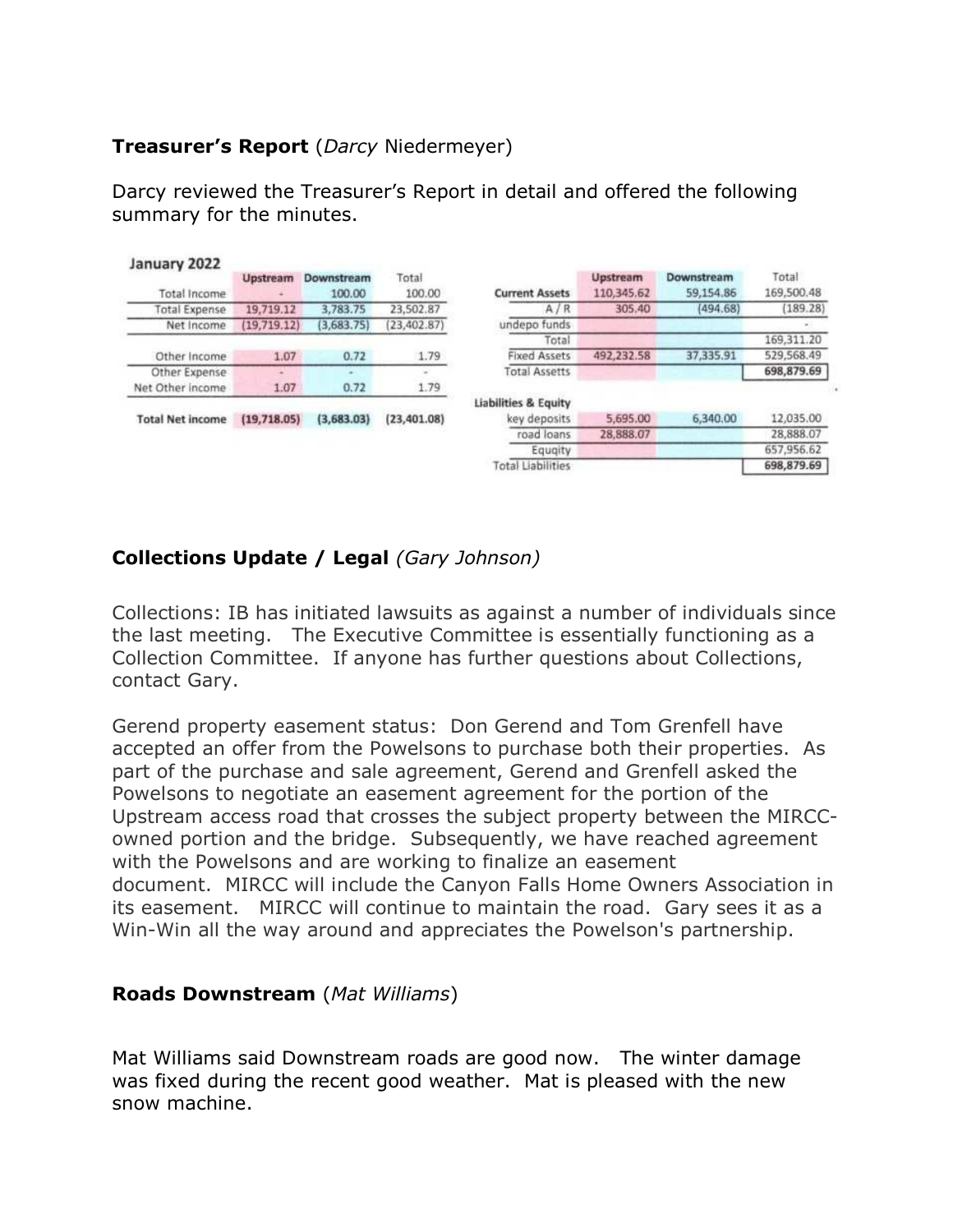## **Roads Upstream** *(Dave MacFarlane)*

David MacFarlane is not with us today but Mark reported that Paul plowed a lot of snow in January and Tim brought his dozer to help clear side roads for two days. Then the rain came and washed out South Riverside Road in several places which required a dump truck and tractor to patch things up. The plow truck and dozer were unable to clear back of Sky Loop because Joseph Cowdery and other Sky Loop residents repeatedly blocked the road with their parked vehicles.

### **Green Gate** *(Mark Bollman)*

No report.

### **Other Reports & Information** *(one minute, please)*

Regarding the pending sale of the Gerend and Grenfell properties to the Powelsons, Nathanael Chappelle asked about potential future owners on access road if/when the Powelsons ever sell. Gary confirmed that the easement would be permanent, would stay with the land, and access to MIRCC properties would stay with the property in perpetuity.

### **Priority Business**

Mark Bollman: *"Move to approve the December meeting minutes as posted on the web site."*  The motion was approved unanimously.  $Yes - 8$  $No - 0$ Abstain  $-1$  (CJ was absent in December)